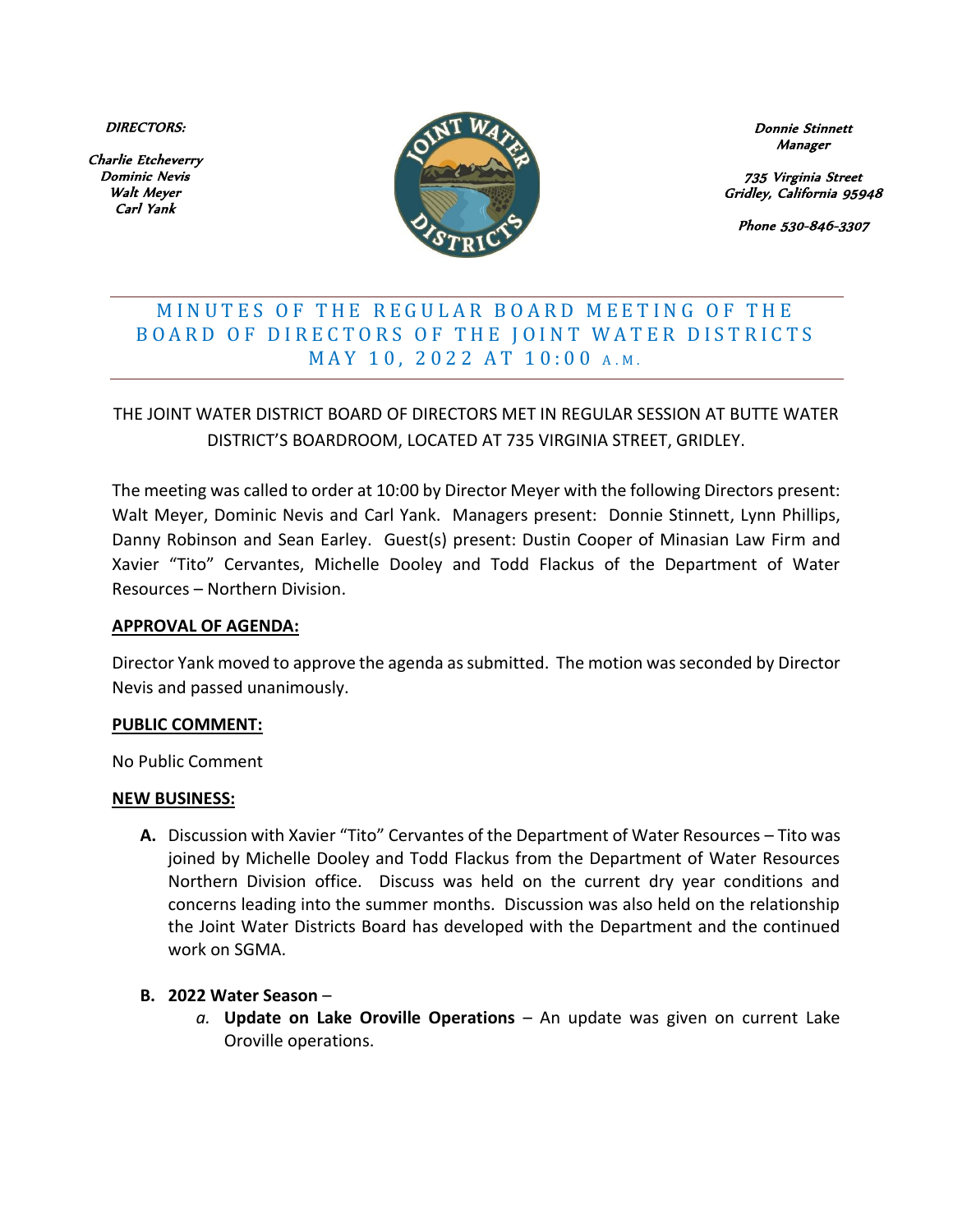- **C. SGMA Groundwater Management**  Manager Earley gave an update on the current SGMA proceedings in the Butte Subbasin and Manager Phillips gave an update on the current happenings in the Sutter SGMA process.
- **D.** Liability Amendment to the Joint Working Agreement Attorney Cooper gave an overview of the different options the Board can look at in regards to adding the liability amendment to the Joint Working Agreement. Attorney Cooper will provide a memo to each of the representative districts for review at their upcoming regularly scheduled board meetings.

## **MONTHLY RECURRING ITEMS/MANGER'S REPORT:**

- **A.** Director Yank motioned to approve the April 12, 2022 regular meeting minutes. The motion was seconded by Director Nevis and the motion passed unanimously.
- **B.** Manager Yank motioned to approve the financial reports of May 9, 2022 and to pay the bills numbered 6474 through 6488 in the amount of \$32,982.70. Director Nevis seconded the motion and the motion passed unanimously.

### **NCWA MEETINGS UPDATES:**

Director Yank gave an update on the NCWA meeting he participated in.

### **DIRECTORS' REPORTS:**

No Update

### **MANAGERS' REPORTS:**

No Update

**CONFERENCE WITH LEGAL COUNSEL (CLOSED SESSION) – EXISTING LITIGATION, Bay Delta Proceedings including the proposed California Water Fix, the accompanying petition to change points of diversion, and amendments to the Bay-Delta Water Quality Control Plan.** Government Code section 54956.9, subdivision (a).

**CONFERENCE WITH REAL PROPERTY NEGOTIATORS (CLOSED SESSION) – Each District Manager and its General Counsel of record regarding the terms and conditions of a potential 2022 water transfer with the State Water Project Contractors.** *Government Code section 54956.8*

**CONFERENCE WITH LEGAL COUNSEL – EXISTING LITIGATION (Government Code § 54656.9(d)(1).) AquAlliance et al. v. Biggs-West Gridley Water District et al. Butte Co. Superior Court, Case No. 22CV00347.** 

The Board moved into closed session at 11:03 a.m.

The Board returned to open session at 12:08 p.m.